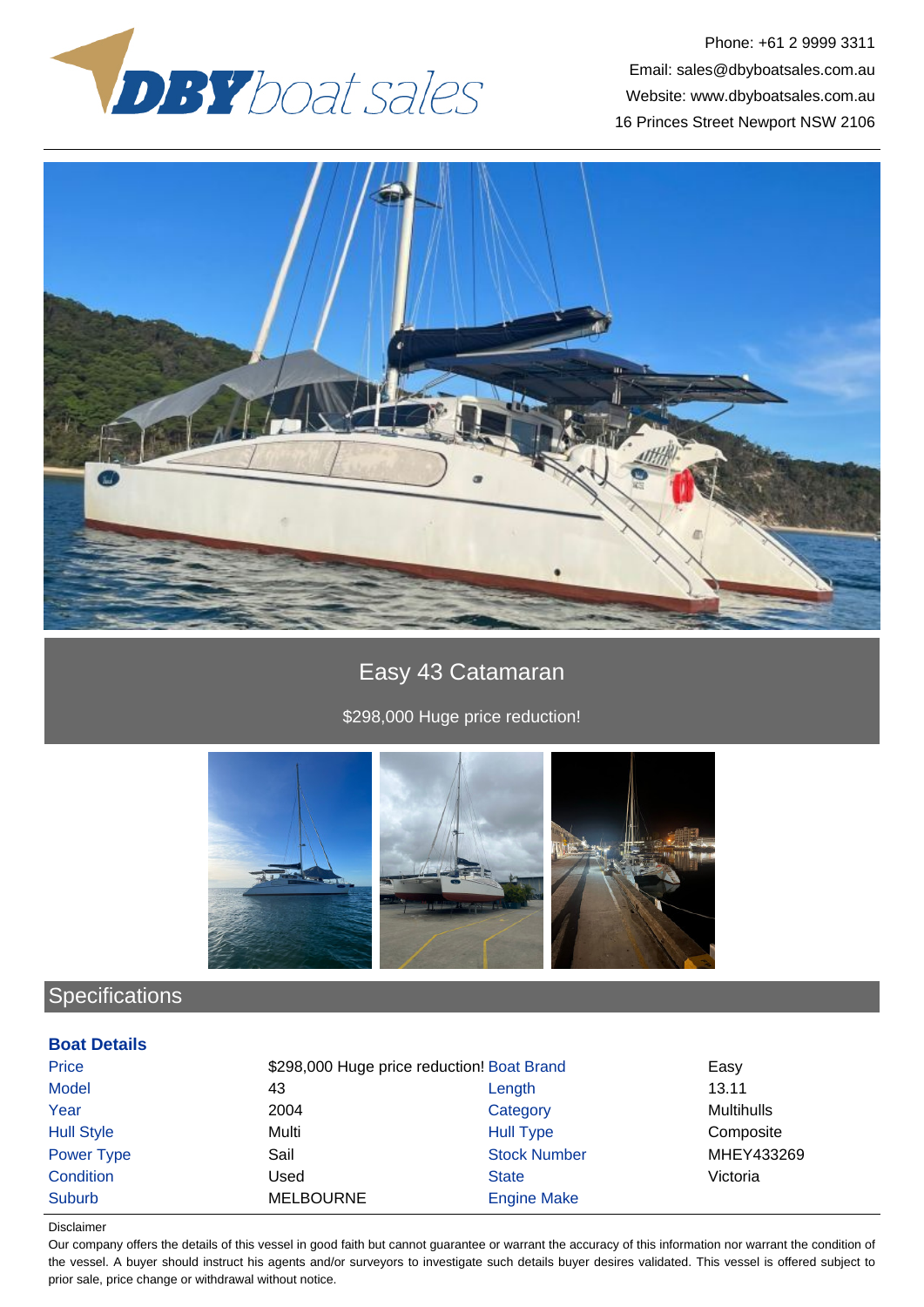

## **Description**

Launched in 2004 this beautiful example of this popular build catamaran.

Vanishis fully equipped and ready for her next blue water adventure. Having just completed a tour of Tasmania she is truly turn-key.

This design has the advantage of lifting centreboards allowing her passage into the shallowest of regions. This feature also makes her very safe and low drag off-wind so her tracking is true and unaffected by a big seaway.

Her 30hp twin Yanmar diesels are well maintained with low hours.

She weighs just 10 tonnes making her very easy to handle and set up for short handing.

Rerigged just 12 months ago plus a 2021 watermaker ,2021 B&G electronics. Also, new Rocna anchor and chain 2021

Beautifully presented interior with light and airy feel with light, warm timbers.

Spacious dinette, and and living in the saloon is complimented by a nicely set up linear galley.

The cabins are very generous.

Outside the cockpit is everything you need for fun passage making in comfort with great al weather protection.

Vanishis the full package and ready for new owners to step on and sail away.

### **Features**

| <b>Designer</b>                   | Peter Snell             |
|-----------------------------------|-------------------------|
| <b>Builder</b>                    | Jeff Bus/ John King     |
| Water (Potable) Capacity (I)      | 800                     |
| <b>Hull Construction Material</b> | Plywood/epoxy           |
| <b>Hull Type</b>                  | Catamaran               |
| <b>Deck Construction Material</b> | Plywood/epoxy           |
| <b>Country Origin</b>             | Australia               |
| Length (feet)                     | 43                      |
| Length $(m)$                      | 13.1                    |
| Beam/Width (m)                    | 6.6                     |
| Draft (m)                         | 1.6 (centerboards down) |
| Dry Weight (kgs)                  | 8 ton                   |
| Number of Helms                   | 1                       |
| <b>Displacement</b>               | 10 ton                  |
| <b>Engine Notes</b>               |                         |

Disclaimer

Our company offers the details of this vessel in good faith but cannot guarantee or warrant the accuracy of this information nor warrant the condition of the vessel. A buyer should instruct his agents and/or surveyors to investigate such details buyer desires validated. This vessel is offered subject to prior sale, price change or withdrawal without notice.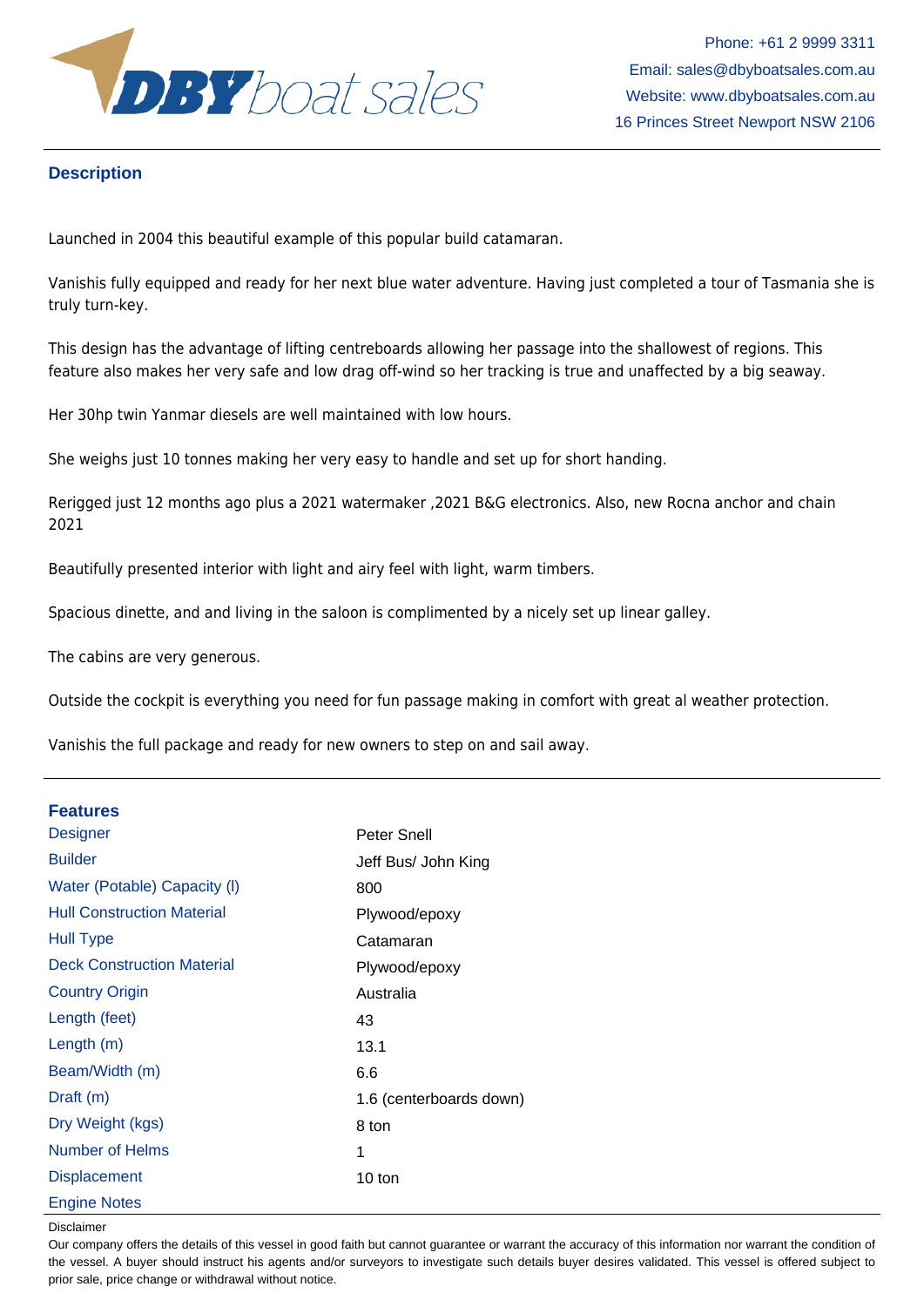

|                                           | Serviced February 2022.                                |
|-------------------------------------------|--------------------------------------------------------|
| <b>Number Of Engines</b>                  | 2                                                      |
| <b>Engine Standard</b>                    | Yamaha                                                 |
| <b>Engine Hours</b>                       | 500                                                    |
| Horse Power (hp)                          | 30                                                     |
| <b>Drive Type</b>                         | Saildrive                                              |
| <b>Number of Batteries</b>                | 2.                                                     |
|                                           | The batteries (2020) - 400 amps of lithium.            |
| <b>Fuel Type</b>                          | <b>Diesel</b>                                          |
| <b>Number of Fuel Tanks</b>               | $\overline{2}$                                         |
| Fuel Tank Capacity (L)                    | 220                                                    |
| Propeller                                 | 3 blade feathering                                     |
| <b>Steering System</b>                    | Cable                                                  |
| <b>Accomodation Notes</b>                 | Great cockpit protection. Cockpit cushions             |
| <b>Number of Berths</b>                   | 8                                                      |
| <b>Number of Showers</b>                  | $\overline{2}$                                         |
| <b>Shower Type</b>                        | Hand held shower                                       |
| <b>Number of Toilets</b>                  | $\overline{2}$                                         |
| <b>Toilet Type</b>                        | Macerator                                              |
| <b>Air Conditioning</b>                   | Heating                                                |
| Holding Tank (L)                          | 35                                                     |
| <b>Stove</b>                              | 4 burner Gas.                                          |
|                                           | Current gas compliance.                                |
| Refrigeration                             | $\overline{c}$                                         |
| <b>Number of Freezers</b>                 | 1                                                      |
| <b>Number of Sinks</b>                    | 2                                                      |
| <b>Entertainment and Appliances Notes</b> | Fusion Stereo 2021                                     |
| Anchor / Winch                            | Electric anchor winch                                  |
| <b>Bilge Pump</b>                         | 4                                                      |
| <b>Deck Gear</b>                          | 5 fenders.                                             |
|                                           | Arco/Hotton x 6 winches.                               |
|                                           | Dock lines.                                            |
|                                           | Boat hook.                                             |
| Mast/Rigging                              | 2021 New rigging                                       |
| Sail Inventory                            | All sails 2021.                                        |
|                                           | Rolly Tasker fully batten main and boom bag (new 2021) |
|                                           | Quantum Furling Jib                                    |
|                                           | Norths #3 non furling                                  |
|                                           | Quantum Solent furling headsail                        |
|                                           | Hood Spinnaker mast head square running                |

Disclaimer

Our company offers the details of this vessel in good faith but cannot guarantee or warrant the accuracy of this information nor warrant the condition of the vessel. A buyer should instruct his agents and/or surveyors to investigate such details buyer desires validated. This vessel is offered subject to prior sale, price change or withdrawal without notice.